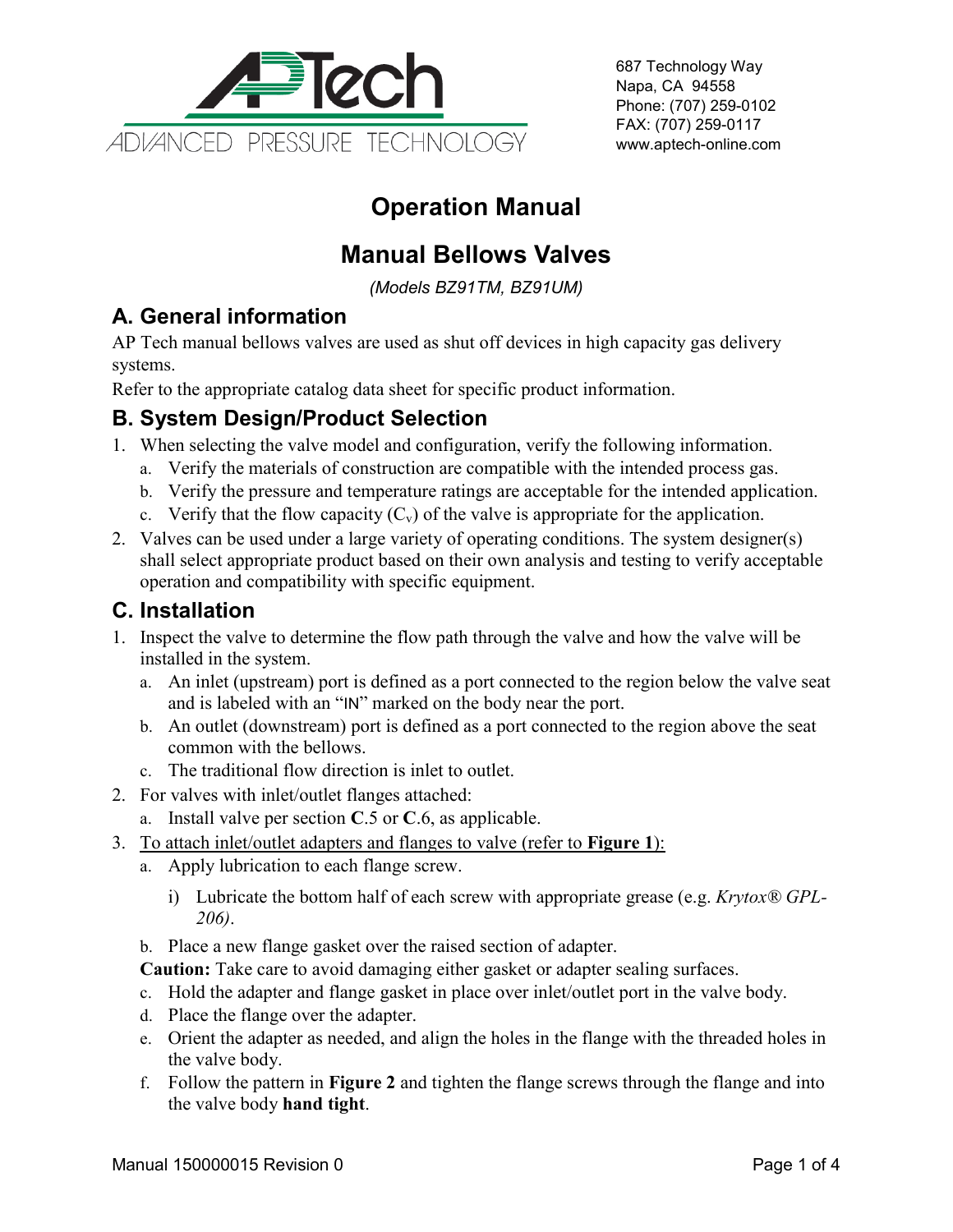- g. Secure the valve body and flanges as needed before applying torque to the flange screws
- h. Using a torque wrench and 5/16 inch hex drive, incrementally tighten the flange screws using the pattering in figure 2 as follows:

**Caution:** Do not rotate the valve body or adapters while tightening flange screws.

- i) Tighten to **100 in-lbf**.
- ii) Tighten to **200 in-lbf**.
- iii) Tighten a second time to **200 in-lbf**.
- i. Repeat steps **C**.4.a through **C**.4.h for additional flanges and adapters.



**Figure 1** – Exploded view of flanges, flange gaskets, adapters, and screws.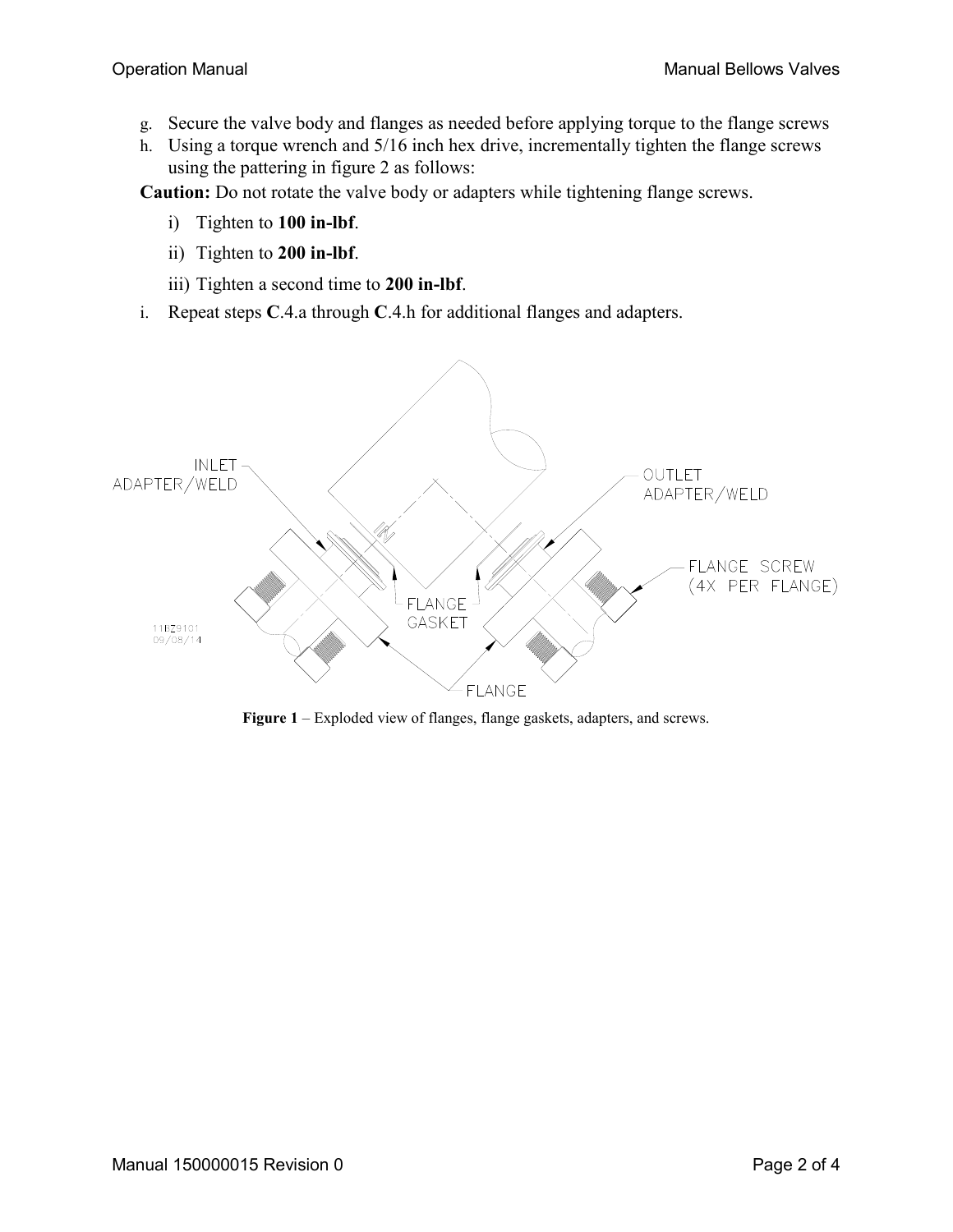

10430001-2 09/09/14

**Figure 2 -** Tightening pattern for flange screws.

- 4. For tube stub connections, weld connectors or other components to the tube stubs per standard industry practice (reference SEMI standard F78).
- 5. For metal face seal connectors, assemble connections per standard practice described by fitting supplier (typically 1/8 turn past finger tight).
- 6. Support/secure valve as appropriate for safe installation and operation.
- 7. After installation, perform a leak test of all connections and welds per standard industry practice (reference SEMI standard F1).

#### **D. Operation**

- 1. Perform the following to close the valve.
	- a. Rotate the valve handle clockwise as viewed from the top until a sudden, large increase in torque indicates that the internal hard stop is reached.

**Caution:** Torque to operate a valve may noticeably increase due to load from the internal pressure. Higher internal pressure will require higher operation torque. Do not mistake an actuation torque increase due to the internal pressure with contacting the internal stop. This could result in a partially open valve instead of the intended closure.

- 2. Perform the following to open the valve.
	- a. Rotate the valve handle counter clockwise as viewed from the top.
	- b. A sudden, large increase in torque indicates that the valve is fully open reaching the internal hard stop.

**Caution:** The valve will open before the hard stop in the actuator has been reached.